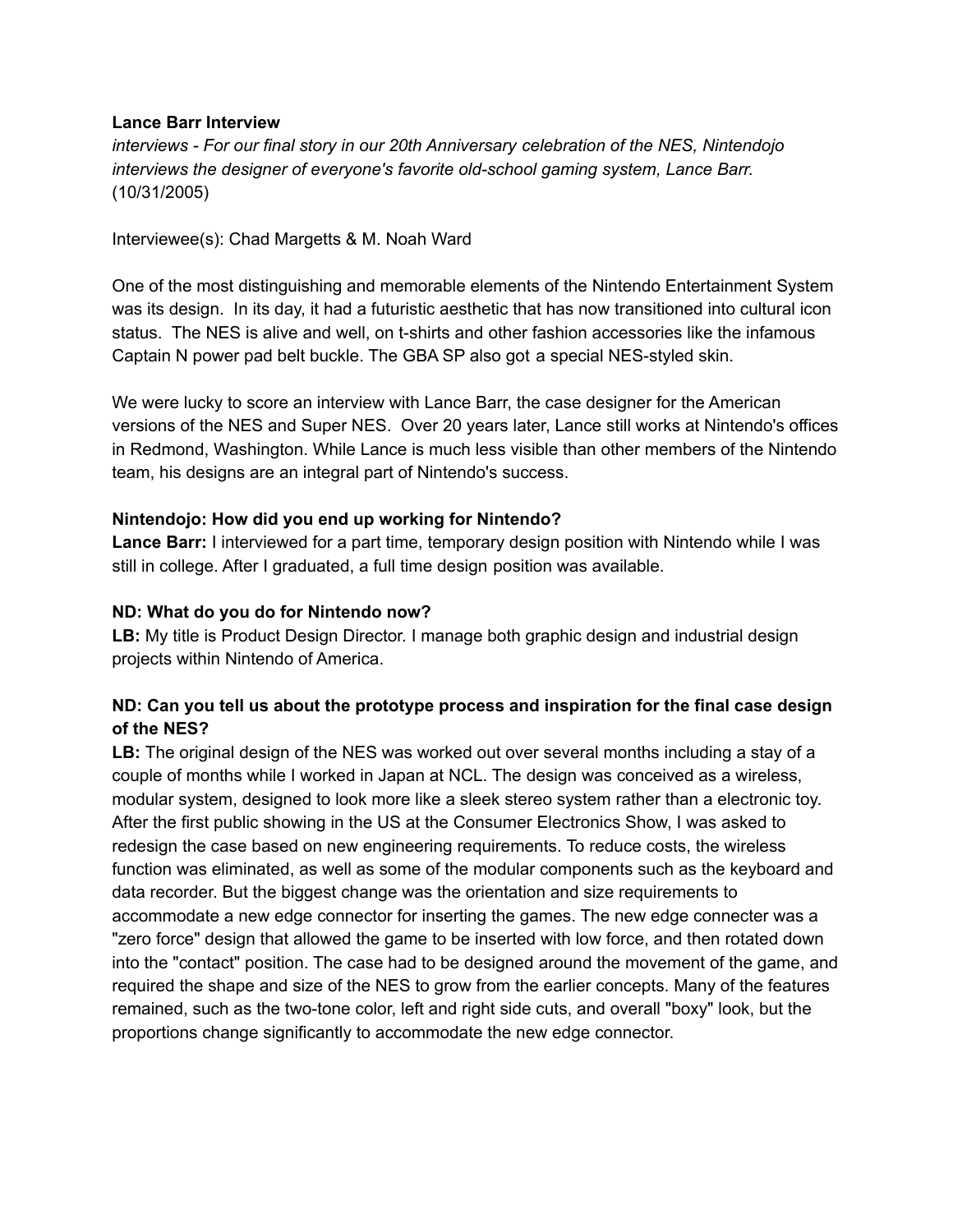## **ND: When it came time to redesign the classic NES, why did you decide to go in such a different direction, rather than shrink the original console design, like Sony did with the PSone and Slim PS2?**

**LB:** We considered a reduction in scale, but the point of the redesign was reduction in manufacturing costs so everything was evaluated. The redesigned NES did not use the "zero force" connector, but instead relied on a direct insert connector. Form following function, the new connector placed the game 90 degrees to the main PCB and eliminated much of the bulk needed for the old electronics and connector. The redesign was made several years after the original, which was designed in 1984. The boxy look was out and I thought it was time for a more sleek and inviting look.

# **ND: What do you think about your prototype designs being on display at Nintendo World Store?**

**LB:** Well, I put them there--so I think they look great. We don't get to show our old systems or models very often, so I took the opportunity to display these prototypes a the Nintendo World store knowing that many Nintendo fans would appreciate seeing some of our history.

# **ND: How do feel about the fact that the NES design has inspired the industry and generations of gamers? People love the original NES, and specifically the controller, as evidenced by t-shirts, belt buckles, etc.**

**LB:** As a designer you are always making new, and hopefully better designs and products, so as you move on to the latest project, it's great to look back on some of the things that people noticed and appreciated. When I designed the controller, I never thought it would be the icon that it has. But I have to tell you, it's weird when my daughter comes home wearing the NES controller design on her shirt.

# **ND: What do you think about the Generation NEX, strictly from a design standpoint?**

**LB:** Not many new products are dual-tone any more. The dual colors and overall detailing give the design a dated look--which may be fine for a system that can play classic games.

# **ND: The Super NES design is quite square compared to the Super Famicom. What was your motivation for going in that design direction?**

**LB:** The Super Famicom was maybe okay for the market in Japan. For the US, I felt that it was too soft and had no edge. We were always looking at future modular components (even the NES had a connector on the bottom), so you had to design with the idea of stacking on top of other components. I though the Super Famicom didn't look good when stacked and even by itself, had a kind of "bag of bread" look.

#### **ND: Why is it that all the case designs have been handled by NCL from 1995 on? Do you have any input into those designs at this point, in order to ensure American appeal?**

**LB:** Individually designing a product for a given market would definitely appeal to more consumers, and would be seen as having a more current, in style look. Because of the low cost of packaging, companies almost always individually design for each market--regardless of the